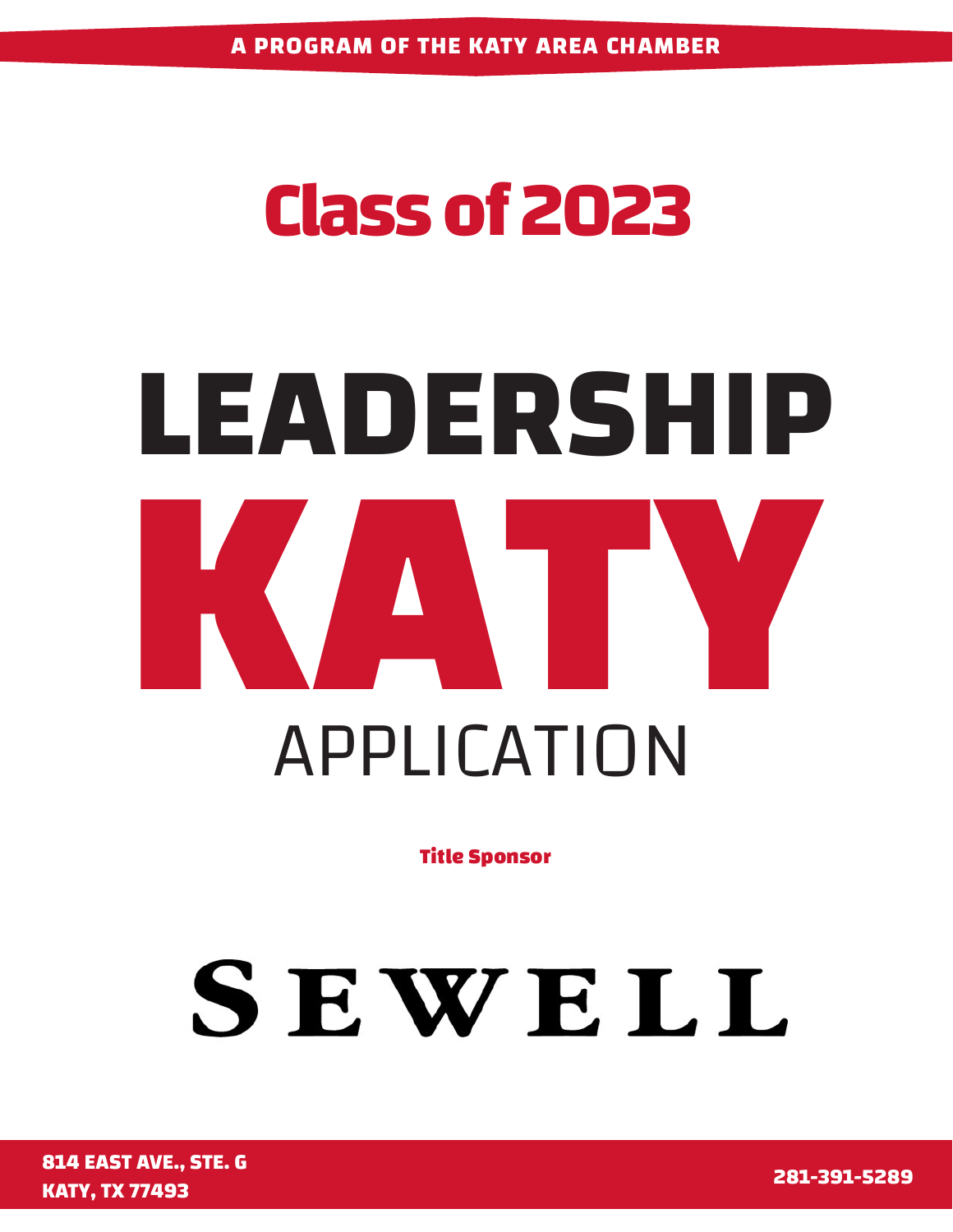

Dear Leadership Katy Applicant,

Thank you for your interest in Leadership Katy, a program of the Katy Area Chamber of Commerce that is designed to develop and engage the leadership skills of potential and current leaders.

Leadership Katy participants build confidence and motivation to become actively involved in promoting positive change for the Tri-County Region. Class members will grow in awareness and understanding of the challenges and issues facing our community. Leadership Katy allows doors to be opened for greater corporate-organizational community involvement and visibility, develops valuable contacts and networks, and helps identify where strategic alliances might be formed. Employers and sponsoring organizations will see increased leadership and problem solving skills in their employee. The community will experience immediate benefit from increased involvement on the part of the participants, and will reap future benefits from the collective commitment to effective leadership by the graduates of Leadership Katy.

Graduation from the class represents the beginning of a lifetime of opportunity as a member of the Leadership Katy Alumni network. Alumni have the responsibility to foster continued leadership development in the region and are expected to support the work of Leadership Katy. In addition, it is expected that alumni will go forth and participate in constructive community change. They are also encouraged to serve on committees, boards, and organizations throughout the region. Critical to the organization's continued success is the support from past participants in program guidance, financial contributions, and marketing the program to future participants.

Each year, individuals will be selected to participate in a ten month program that meets once a month. Participants receive in-depth exposure to the issues facing the community through lectures, discussion groups, on-site visits, simulations, and other leadership development activities. The program enables participants to develop their leadership capacities, build strong relationships, and prepare themselves for the challenges of the years to come.

Tuition for the ten month program is \$2,500 for members of the Katy Area Chamber. The non-member tuition rate is \$3,000. The tuition covers expenses for the sessions including lodging accommodations, transportation (including airfare) and meals. A tentative session schedule is included.

We look forward to having you as a member of Leadership Katy!

Matthew Ferraro, IOM President CEO Katy Area Chamber of Commerce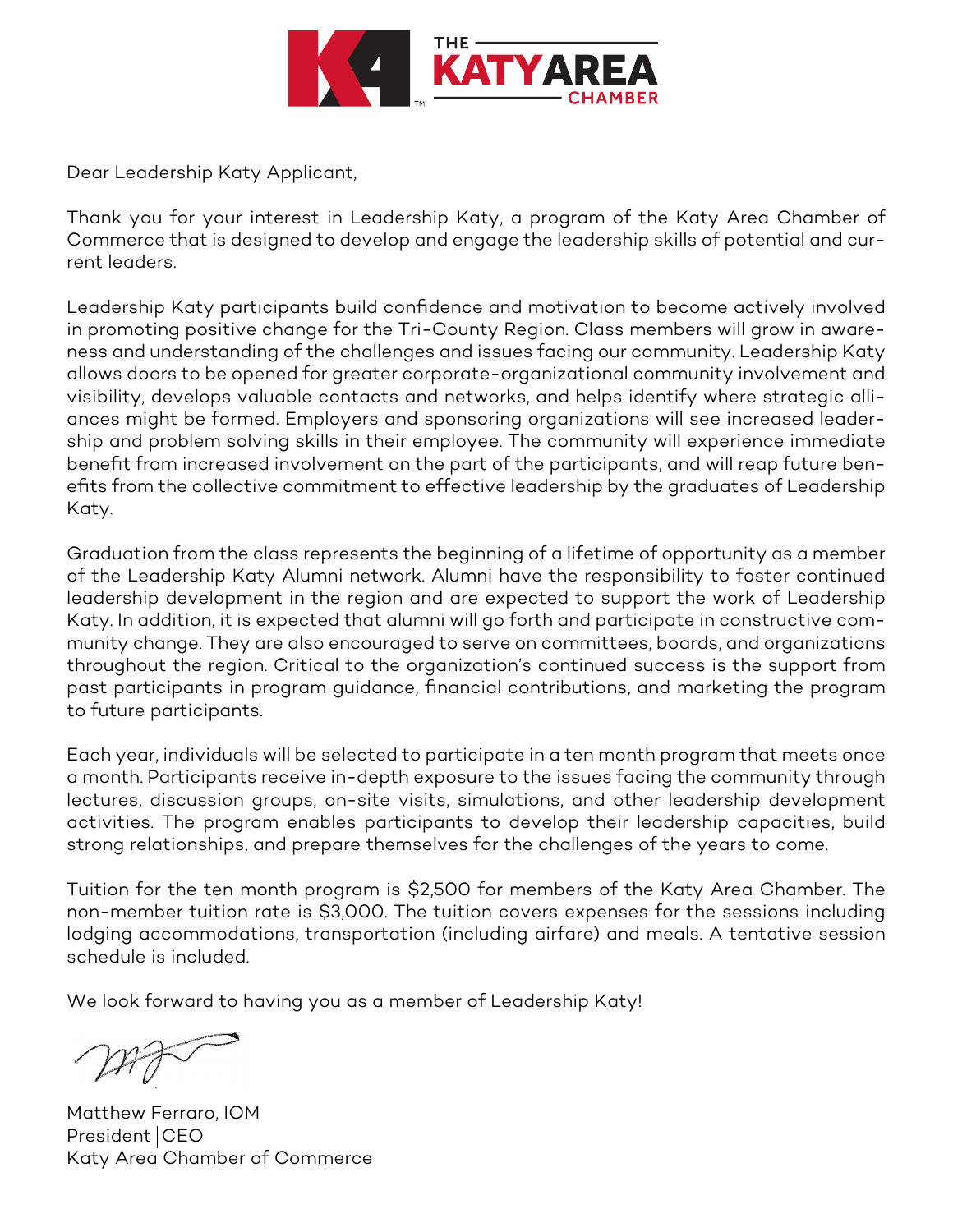

Date: \_\_\_\_\_\_\_\_\_\_\_\_\_\_\_\_\_\_\_\_

Please submit a headshot with application for use in class directory.

**Please complete all fields as information will be used for flight purchases and background checks for tours.**

#### **PERSONAL**

| Date of Birth: _____/_____/____________ Age: _________ Gender: ________ Ethnicity: __________ |  |  |  |  |  |
|-----------------------------------------------------------------------------------------------|--|--|--|--|--|
|                                                                                               |  |  |  |  |  |
| License Number: ______________________ Name as appears on TDL: __________________             |  |  |  |  |  |
| Active Military or Veteran:   Yes     No                                                      |  |  |  |  |  |
|                                                                                               |  |  |  |  |  |
| <b>EMPLOYMENT</b>                                                                             |  |  |  |  |  |
|                                                                                               |  |  |  |  |  |
|                                                                                               |  |  |  |  |  |
|                                                                                               |  |  |  |  |  |
|                                                                                               |  |  |  |  |  |

#### **EDUCATION**

|                                                |                                                                                                                                                                                                                               | Graduation Year: _______ |
|------------------------------------------------|-------------------------------------------------------------------------------------------------------------------------------------------------------------------------------------------------------------------------------|--------------------------|
| College: ____________________________          | Major: <b>Martia</b>                                                                                                                                                                                                          | Graduation Year:         |
| Graduate School: <u>______________________</u> | Major: when the control of the control of the control of the control of the control of the control of the control of the control of the control of the control of the control of the control of the control of the control of | Graduation Year:         |
|                                                |                                                                                                                                                                                                                               |                          |

#### **Please return applications to Matthew Ferraro at matthew@katychamber.com**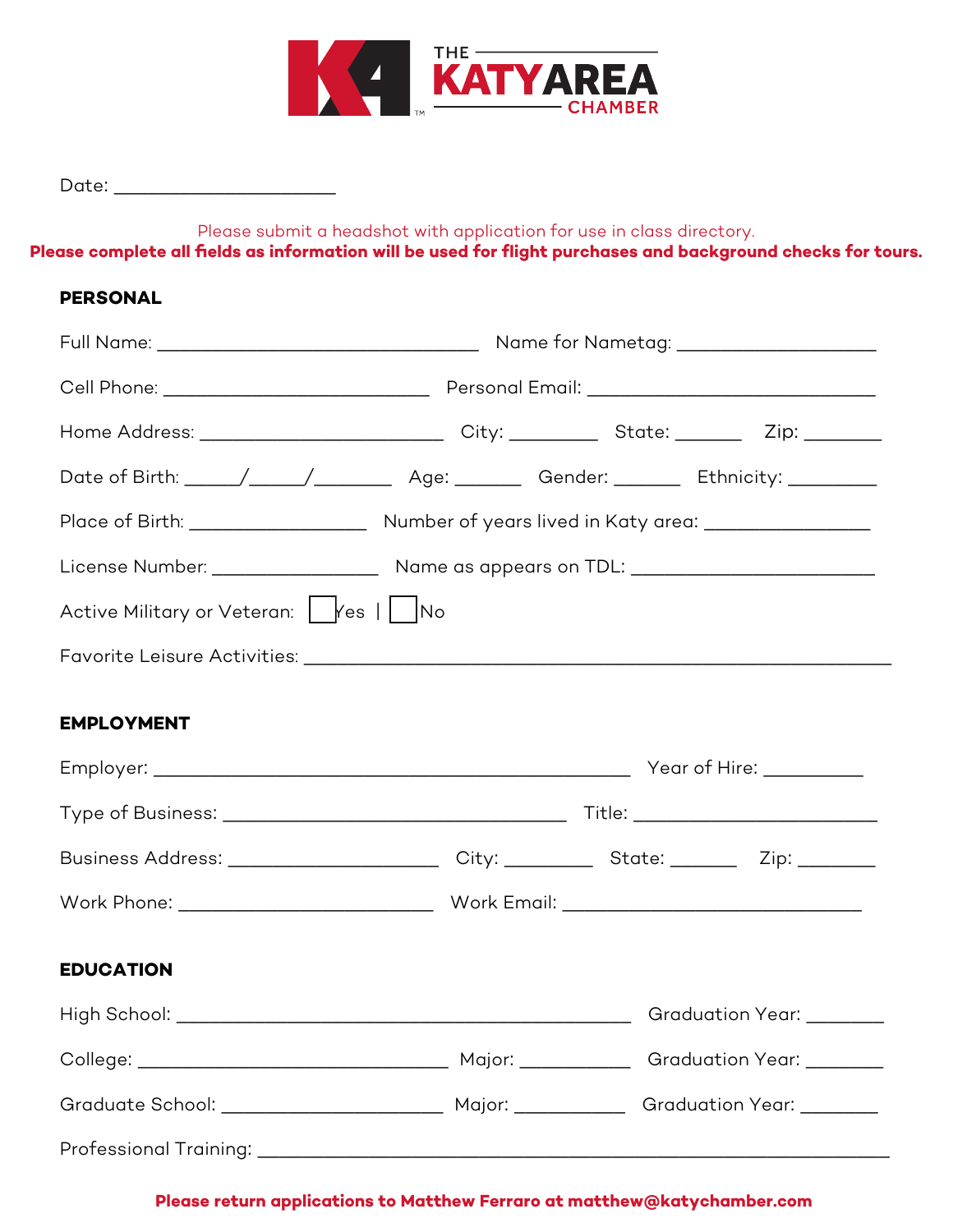#### **WHAT WOULD YOU LIKE TO GAIN FROM LEADERSHIP KATY**

#### **LIST THREE THINGS THAT MAKE YOU UNIQUE**

#### **TUITION AND FUNDING**

If accepted into the Leadership Katy program, you or your company, will be billed \$2,500 for the tuition fee if you're a Katy Area Chamber member. Prospective members will be billed \$3,000. This covers all costs including transportation, meals, hotel accommodations and airfare. Applicants will be notified of their acceptance by June 2022. Tuition is due in full by July 2022. **Withdrawal from the program at any time, for any reason, will not create cause for return of any portion of the tuition paid.** 

#### **APPLICATION AGREEMENT**

I have completely answered each of the application questions and to the best of my knowledge the answers to the foregoing questions are true and correct. I understand that attendance of all retreat sessions is mandatory and attendance at all one-day sessions is expected. I understand that the program will be delivered in six full-day (8 hours) sessions and four two-day out-of-town sessions from August through May. I accept that missing a two-day session or more than two one-day sessions will disqualify me from graduation; and that this is a professional continuing education program and should be taken seriously. I further understand that the program encourages continued Chamber and community involvement following graduation.

| Applicant's Printed Name: |       |  |
|---------------------------|-------|--|
| Applicant's Signature:    | Date: |  |

This application has the approval of this organization and the applicant has our full support, which includes time requested for participation as detailed in the "Applicant Agreement" stated above. The organization also understands the system of Tuition & Funding as stated above.

Employer's Printed Name:

Employer's Signature: Date: